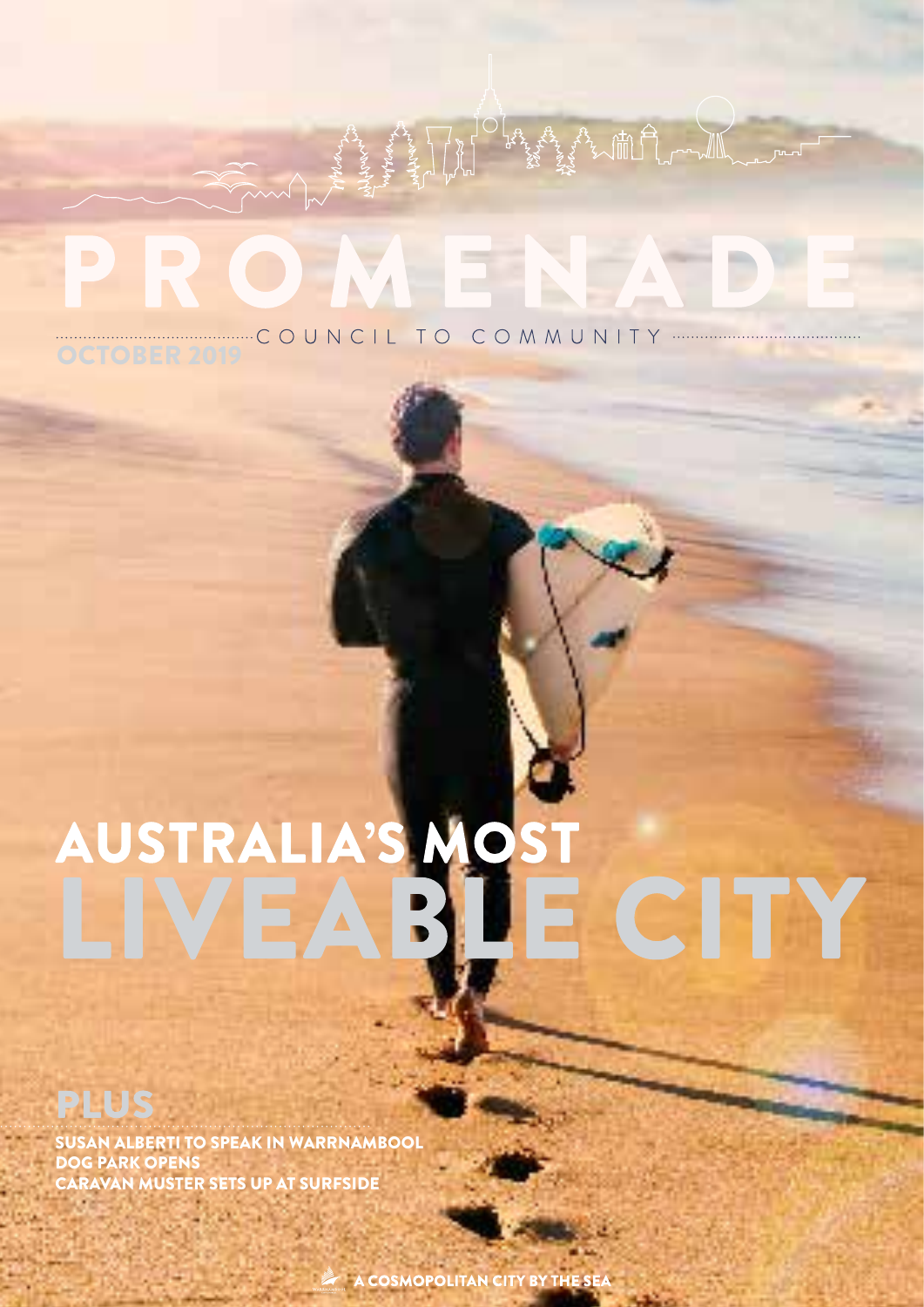## CONNECT TO COUNCIL

Visiting us in person Civic Centre 25 Liebig Street Warrnambool Vic 3280 Open from 8.30am - 5pm, Mon–Fri.

Postal address Warrnambool City Council P.O Box 198 Warrnambool 3280 Telephone: 03 5559 4800

Live Chat Top right corner of www.warrnambool.vic.gov.au

**Website** www.warrnambool.vic.gov.au

Connect Warrnambool Get more from where you live www.connectwarrnambool.com.au

Have your say Find out how to have your say by vistiting www.yoursaywarrnambool.com.au

## COUNCIL MEETINGS

**Monday, October 28 (ANNUAL MEETING)**

**Monday, November 4**

5.45pm, Warrnambool Civic Centre

#### Cr. Robert Anderson

8 Casino Court, Warrnambool 0428 115 397 randerson@warrnambool.vic.gov.au 



Cr. Sue Cassidy

23 Nelson Street, Warrnambool 0417 438 470 scassidy@warrnambool.vic.gov.au

#### Cr. Kylie Gaston

308 Timor Street, Warrnambool 0437 623 715 kgaston@warrnambool.vic.gov.au

Cr. Tony Herbert, Mayor 20 Spence Street, Warrnambool 0427 669 760 therbert@warrnambool.vic.gov.au

Cr. Peter Hulin

1-3 Ponting Drive, Warrnambool 0428 411 169 phulin@warrnambool.vic.gov.au

Cr Michael Neoh

PO Box 511, Warrnambool 0408 543 638 mneoh@warrnambool.vic.gov.au

### Cr. David Owen

5 Kelp Street, Warrnambool 0419 615 887 dowen@warrnambool.vic.gov.au

## MINUTE WITH THE MAYOR

Warrnambool is Australia's most liveable city.

I would say that, of course, but now<br>just me making the claim.<br>That's the finding of global research would say that, of course, but now it's not just me making the claim.

company Ipsos.

The most liveable city is an accolade our entire community should feel proud of because it's something in which we've all played a part.

In determining liveability Ipsos looked not only at built infrastructure and the natural environment. It looked at intangible variables including whether people felt safe, the sense of community, social cohesion and opportunities for all.

Those are attributes which are beyond bricks and mortar, scaffolding and steel. They are the product of a community that is proud, inclusive and, dare I say it: cosmopolitan.

News of our most liveable city went nationwide and featured on television, radio, newspapers and social media.

I'd really like to encourage all people, businesses, groups and organisations to celebrate our most liveable city status and continue to share the fact that we have been independently judged Australia's most liveable place.

## MINUTE WITH THE YOUTH MAYOR

It has been a busy month for the Youth Council, where we have focussed much of our attention on the important global issue of climate change and things we call all do to address it.

ere in Warrnambool, school-aged<br>students and concerned individua<br>attended a climate protest on the<br>Warrnambool Civic Green on September students and concerned individuals attended a climate protest on the Warrnambool Civic Green on September 20.

It's great to see that at the October 7 meeting, Warrnambool City Council declared a state of climate emergency. This means that Council has recognised that urgent action by all levels of government, including local council, is needed.

The Youth Council would like to thank Cr David Owen for moving this motion and shining a light on such an important movement.



Put it in your correspondence, make it a footer on your emails, put it on your websites, put it on social media. A theme that this term of Council has had since early 2017 is to grow pride and confidence in Warrnambool.

This recognition certainly builds pride and confidence in our city.

Feeling confident about ourselves and our city is good for the community, good for business and bodes well for the future.

And it's a great reminder that we live in a beautiful city that is well resourced on so many fronts.

Cr. Tony Herbert, Mayor p. 0427 669 760 e. therbert@warrnambool.vic.gov.au

Our screening of the documentary film 2040 was held in mid-September with a great turnout. The film utilises new solutions to big problems found today and highlights how small changes made today can create a big differences tomorrow.

This was the launching point for the Warrnambool 2040 pledges. Everyone in the community was invited to make a commitment to change a small aspect of their everyday lives to help make Warrnambool, and the world, a better place.

We currently have a few more projects in the works. We are revamping the Youth Council awards night to better reflect and encourage the youth of today. Please keep your eyes out, as nominations will be opening soon.

We are also progressing in our negotiations with the Responsible Cafes Organisation.

The organisation recognises eco-friendly cafes through pamphlets and a popular website. We hope to see a partnership with the Warrnambool City Council, so both customers and cafes can grow sustainability.

Ben Pennington, Youth Councillor



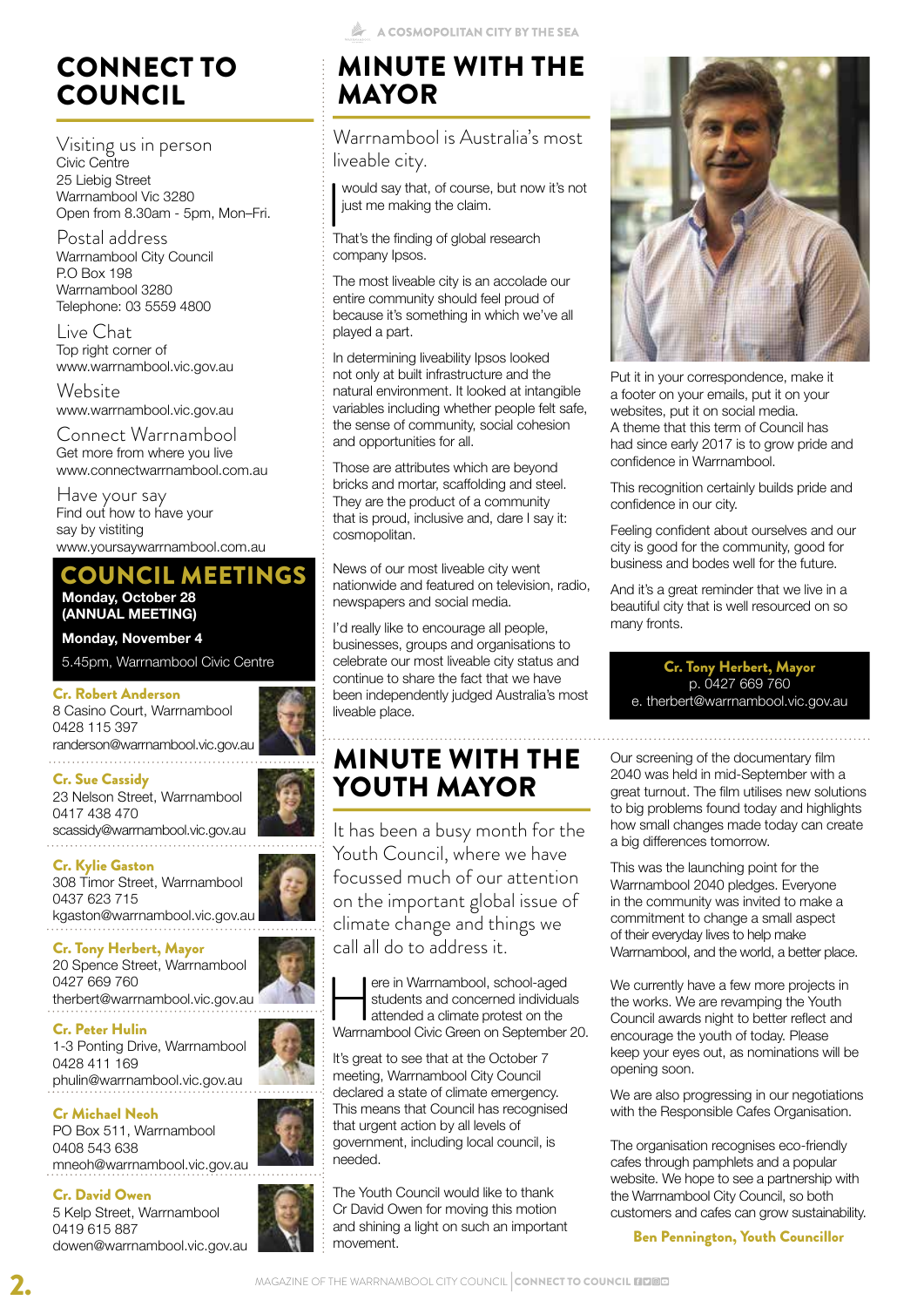

Warrnambool and the South West comprise the most liveable region in Australia, according to the latest Ipsos Life in Australia study.

**Warrnambool came out on top based on factors including**<br>a sense of community, access to the natural environment<br>prospects and feeling safe. a sense of community, access to the natural environment, affordable housing, high quality health services, good job prospects and feeling safe.

"This is wonderful recognition of our city and the region," Warrnambool Mayor Cr Tony Herbert said.

"The study considers the attributes of a place that people consider important in their lives.

"We are so fortunate in Warrnambool to have the facilities that we have and the stunning coastal setting.

"We have Deakin Uni, South West TAFE, a base hospital, dedicated cancer treatment centre and a great arts and culture scene.

"All of these factors help create a sense of belonging, a sense of opportunity and contribute to the sense of pride we feel for our city."

In reaching number one Warrnambool outscored inner Perth, Central Adelaide and the Adelaide Hills, Sydney's eastern suburbs, and the inner east and inner south suburbs of Melbourne.

Other regional areas to score highly were the South East of South

## VICTORIAN WALKABILITY EXPERT GIVES CITY CENTRE TICK OF APPROVAL

The head of Victoria's peak pedestrian advocacy group has praised the pedestrian-friendly changes to Warrnambool's city centre.

EO of Victoria Walks Dr Ben Rossiter<br>visited Warrnambool recently to see<br>first-hand the changes made during<br>the city centre renewal. visited Warrnambool recently to see first-hand the changes made during the city centre renewal.

Dr Rossiter said the streetscape, particularly Liebig Street, had changed significantly since he lived in Warrnambool as a child and that the changes were positive.

The pedestrian-priority crossings at key roundabouts, the lowered speed limits and Australia, the Murray region of NSW and the Sunshine Coast.

Ipsos is a global market research and consulting company which has its headquarters in Paris, France, and offices in more than 80 countries including Australia.

| City/region                           | <b>Liveability index score</b> |
|---------------------------------------|--------------------------------|
| <b>Warrnambool and the South West</b> | 68.7                           |
| <b>Inner Perth</b>                    | 68.6                           |
| <b>Adelaide Central and Hills</b>     | 67                             |
| <b>Sydney Eastern Suburbs</b>         | 65.8                           |
| <b>Melbourne Inner South</b>          | 65                             |
| <b>Melbourne Inner East</b>           | 64.9                           |
| <b>Brisbane Inner City</b>            | 64.8                           |
| <b>Perth North West</b>               | 64.2                           |
| <b>South-East South Australia</b>     | 63.9                           |
| <b>Brisbane East</b>                  | 63.6                           |

the removal of gutters and kerbs in Liebig Street were significant steps in the right direction, Dr Rossiter said.

"This is a massive change. It feels like Warrnambool now wants to park people. They want people to stay," he said.

"I certainly like being here and I want to stay. I want to hang around.

"Creating walkable communities is really important to create economically sustainable and strong businesses.

"Walking is also the most accessible form of exercise."

Dr Rossiter cited examples in Bendigo, Canberra, Fitzroy and South Melbourne where pedestrians were being prioritised over cars.

"What Warrnambool has done is really impressive, but you're not alone. There are cities not just around the world, but around the country doing similar things," he said.

"Warrnambool is a gorgeous place for walking. Enjoy it. Love it. It's fantastic." Warrnambool Mayor Tony Herbert thanked Dr Rossiter for visiting the city and welcomed his feedback on the city centre renewal.

"What was really encouraging was that we're on the right track with the transformation of our city centre into a space that makes life easier for pedestrians of all ages and abilities," he said.

"There is evidence from around the world that making streets more pedestrian friendly is better for people, better for the environment and better for the economy.

"It has been wonderful to see how quickly motorists have adapted to the changed conditions and even better to see older and less ambulant people move around our streets with more confidence knowing that they have more time to cross streets and that there are fewer obstacles to overcome."

Victoria Walks is a walking health promotion charity. It encourages more people to walk more often and also seeks to overcome the obstacles that discourage people from walking.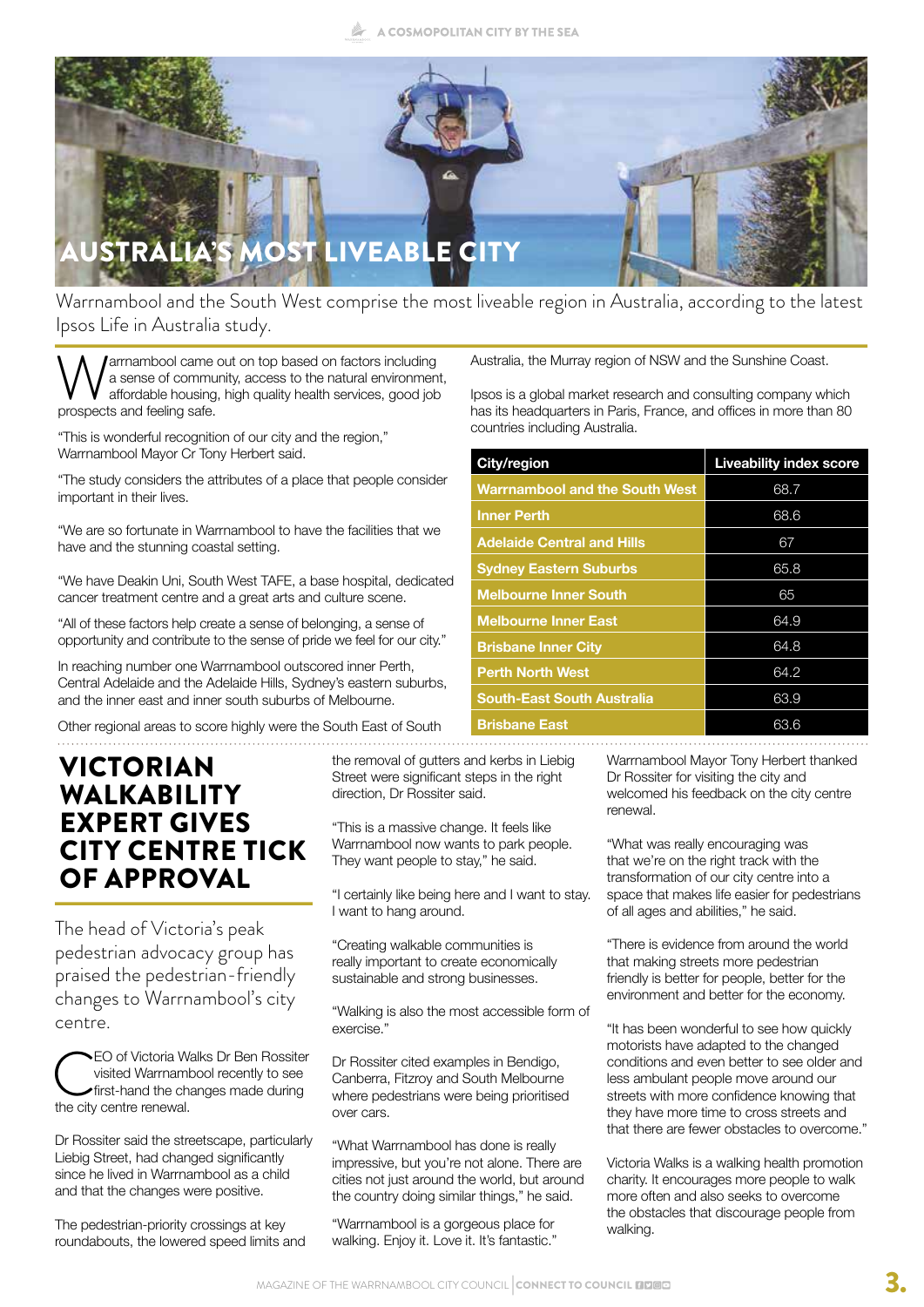## **SECOND** RECYCLING BIN TO BE TRIALLED

Warrnambool is tackling the recycling crisis with a glass collection trial.

ouseholds in two trial areas will<br>receive a new 140L rubbish bin<br>while their existing 80L rubbish bin will receive a new 140L rubbish bin which will be collected fortnightly, while their existing 80L rubbish bin will be re-purposed as a glass only bin.

Some of the details for the trial (eg dates, exact areas and the number of houses) are still being negotiated.

More than 300 people completed an online survey, with a fortnightly rubbish collection and a dedicated bin for glass the most preferred choice.

Combined with the economic benefits of FOGO, residents are likely to see a reduction in their waste management charge of \$10 to \$15 a year - this is subject to their being no dramatic cost increases within the recycling industry.

Warrnambool Mayor Tony Herbert said that a separate glass collection will deliver a better environmental outcome.

"This is a fantastic initiative that will see glass go from a contaminant to a valuable resource," he said.

"While I'm excited to see the results of the trial, the Victorian Government needs to do more to help carry the load.

"Many of the solutions thus far have been generated and paid for by councils and ratepayers. It is the responsibility of the Victorian Government to develop a longterm recycling solution.

"This is why Councils and ratepayers have been paying the Victorian Government landfill levies for years.

"Hundreds of millions of dollars have been amassed, yet Victoria is lagging behind the rest of Australia and the world on this massive global issue."



A COSMOPOLITAN CITY BY THE SEA



## SUSAN ALBERTI TO SPEAK IN WARRNAMBOOL

The popular Great South Coast Speaker Series will finish with a flourish.

Trailblazing business woman,<br>philanthropist and AFLW stalwart<br>Susan Alberti AC will share her story<br>November 21 at the Lighthouse Theatre. railblazing business woman, philanthropist and AFLW stalwart Susan Alberti AC will share her story on

Hear about Susan's inspiring journey as a medical research campaigner, ambassador for the AFLW and board member of the Western Bulldogs - ventures that have seen her receive both the Victorian of the Year (2018) and Melburnian of the Year (2017) awards and become one of the most recognisable figures in the Australian business and sporting communities.

Throughout her life, she has stared the seemingly impossible in the face, and overcome it. She's sure to inspire her Warrnambool audience to attempt the same.

For more information and to purchase tickets, visit www.gscspeakers.com.au

## STATE SET TO BAN LIGHTWEIGHT PLASTIC SHOPPING BAGS

The Victorian Government will implement a state-wide ban on lightweight plastic shopping bags from 1 November 2019.



f the hundreds of millions of single-use plastic bags given out by retailers each year, the vast majority end up in landfill.

On top of this, around 10 million end up as litter, polluting our environment and endangering our wildlife.

The ban will apply to all lightweight plastic shopping bags with handles with a thickness of 35 microns or less at any part of the bag, including degradable, biodegradable and compostable bags.

The ban applies to all retailers – including supermarkets, greengrocers, bakeries, pharmacies, clothes stores, restaurants, cafes, markets, food outlets, and many more.

The ban will not apply to the following bags:

- Produce bags used for unpackaged foodstuffs (like fruit, meat or seafood)
- Garbage bags & bin-liners
- Dog waste or nappy bags
	- Essential product packaging (eg. bread bag)

For more information visit www.vicbagban.com.au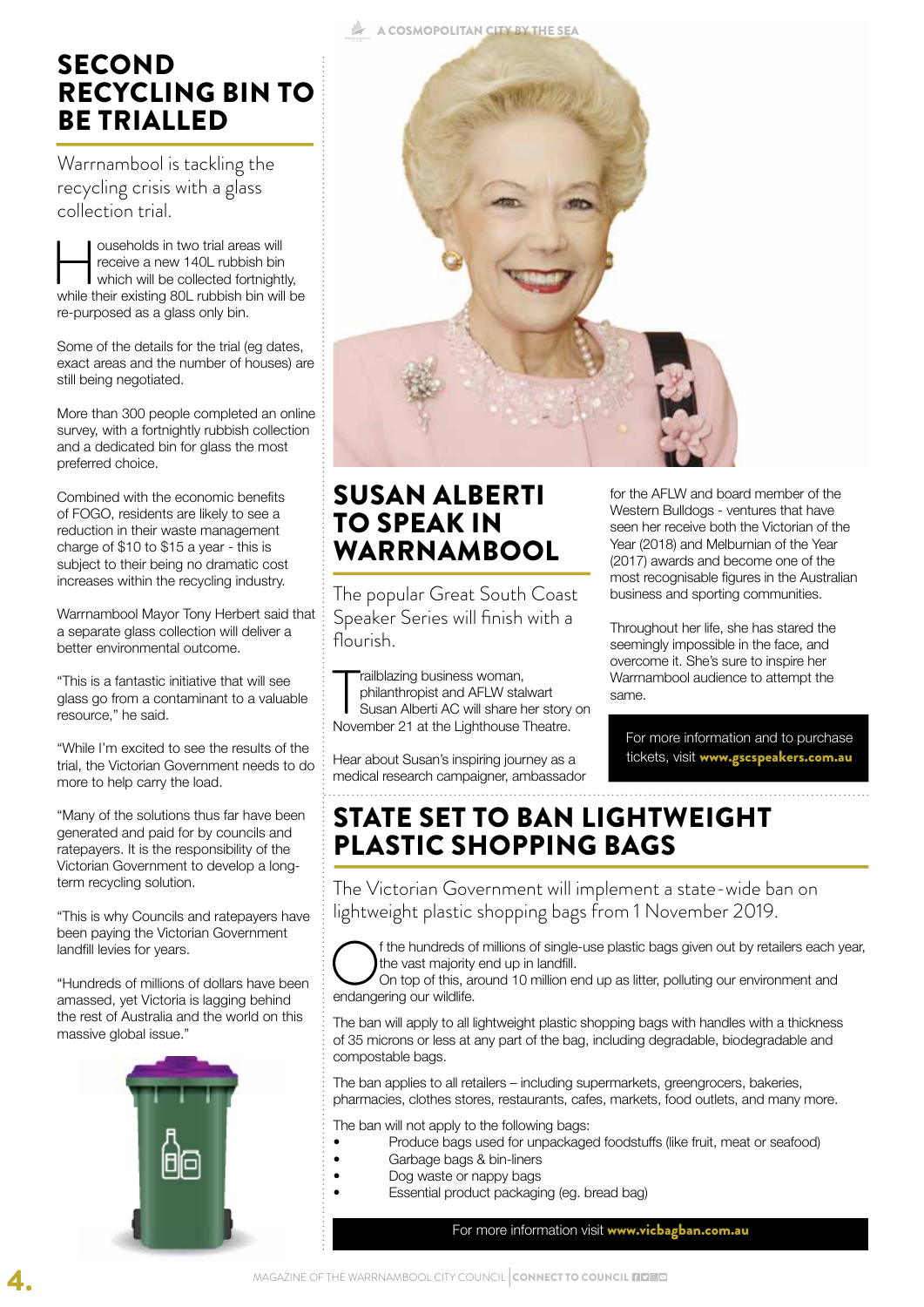Mayor Cr Tony Herbert said the new dog park had come about with the support and involvement of the community. "I'd really like to thank the community working group for their help in guiding the

"This is very much a community facility with scope to be further developed with exercise equipment, seating and other

project," Cr Herbert said.

improvements.

## RUBY JUBILEE FOR WARRNAMBOOL GEM

Norma Munday has helped children cross the road safely more than 1 million times.



What started as a way of getting her own children to school has grown into a service that has helped generations.

"I had two kids at St Joseph's when it was on Raglan Parade. I was walking them to school anyway, so I thought I might as well do this too," she said.

"I've seen plenty of kids grow up, then come back as mothers with their own kids.

"I love meeting all the children and getting out in the fresh air. "It's great especially in the spring and summer when so many kids walk with their parents or brothers and sisters."

Despite the rigours of the job, Norma is showing no signs of

## DOG PARK OPENS WITH A **BARK**

The new Warrnambool Community Dog Park is now open to dogs and their owners.

The enclosed dog exercise area<br>
in Victoria Park (opposite the<br>
showgrounds) encourages owners<br>
and their dogs to get out and get active in he enclosed dog exercise area in Victoria Park (opposite the showgrounds) encourages owners a sociable and safe environment.

The dog park is fully fenced, with a double gate system for entering and exiting the enclosure.

It also features a FOGO bin and compostable bags for dog poo.

The total project costs were \$47,000 and included provision of a drinking fountain, dog bowl and tap.

## TIME TO RECOGNISE OUR FINEST CITIZENS

Warrnambool is the centrepiece of Australia's most liveable region.

Along with its superb location and great educational and<br>employment opportunities, the city's liveability is built or<br>efforts of the people who call Warrnambool home. employment opportunities, the city's liveability is built on the efforts of the people who call Warrnambool home.

The annual Warrnambool Australia Day awards provide an opportunity to recognise the people who make Warrnambool such a great place to live and work.

Nominations for the 2020 awards are now open.

"These awards are a wonderful opportunity to recognise and pay tribute to the people who help make Warrnambool such a liveable

#### slowing down.

"Hopefully I'll keep going for a bit longer yet," she said. "It can rain a bit, but I remember not long after I started there were a few flakes of snow one day."

Norma is one of more than 30 crossing supervisors who help children walk safely to schoo leach day. Crossing supervisors are funded primarily by Council with additional support from VicRoads.



"We'd like the community to stay involved in the park's ongoing development.

"It also puts Warrnambool on the map as a destination with a dedicated area for dogs, which is increasingly important for many visitors who are travelling with their pets."

The dog park entrance includes a sign which sets out the rules to ensure that dogs and their owners are able to happily share the space.



place," Warrnambool Mayor Cr Tony Herbert said.

"We all know people who, in their own time, go about helping other people in our community.

"Here is your chance to have them recognised."

Categories include Citizen of the Year, Young Citizen of the Year, Community Event of the Year and the Local Achiever Award.

Chair of the Australia Day Awards Committee Bronwen Levett said it was easy to nominate someone and encouraged people to make nominations.

"Every year there is plenty of online discussion about worthy potential nominees – we want to see those discussions turn into nominations."

"So go to www.yoursaywarrnambool.com.au and make a nomination."

Nominations close on November 18, 2019.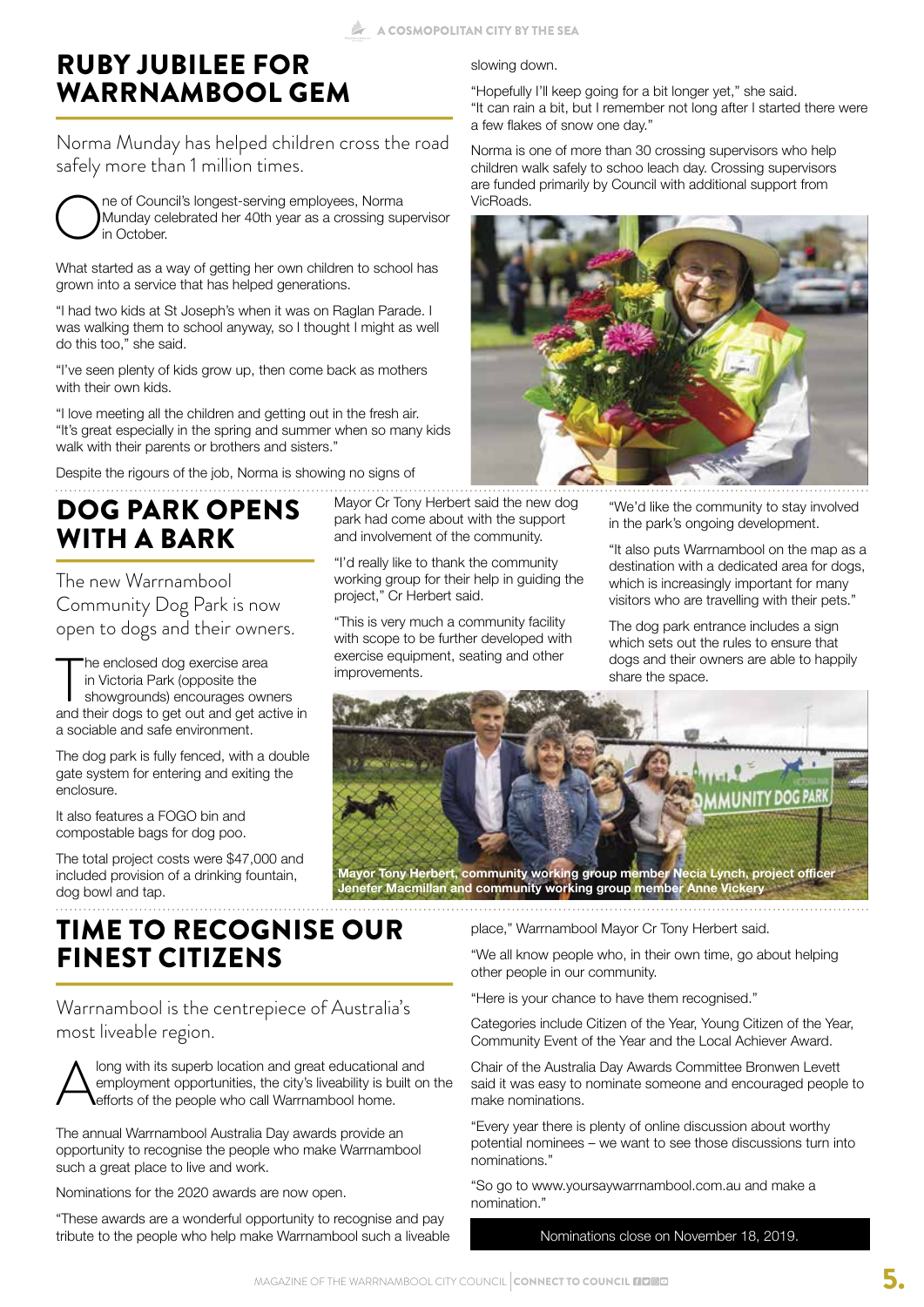

## WALK, DON'T RUN (THE CAR)

As well as the physical, mental and social benefits, the city's primary school students will have an added incentive to walk, ride or scoot to school.

**A**cHealth Walk to School Month was officially launched at West Warrnambool Primary School on October 8.

Running until November 1, the month aims to show students and their parents just how great something as simple as walking to school can be.

On top of this, the school that has the highest percentage of its pupils make "active transport" choices on SouthWest Credit Walk to School Day on November 1 will win a brand new bike.

As part of the launch at West Warrnambool, all students took part in a bike and active transport education day, teaching them all they need to know to say safe when heading to school.

Warrnambool City Council Travel Smart Officer Nicole Wood said that walking or riding to school was a healthy way to start the day.

"It can be a great way for kids to have a little bit of independence," she said.

"Knowing that you trust them to be responsible enough to get to school safely can be a real boost to their confidence.

"It's also a really accessible form of exercise that helps to build positive habits for life.

"Walking part of the way is ok. If you live too far away for your child to walk or ride all the way to school, drop them off a few blocks away and let them walk.

"They get all of the benefits, and you avoid the peak school traffic."

For more information visit www.walktoschool.vic.gov.au

## BIG NUMBERS COMMIT TO MAKING SMALL **CHANGES**

More than 400 people have made more than 4400 promises for our future.

S part of the Warrnambool 2040<br>
(W2040) campaign, everyone is<br>
actions to help make a big difference in (W2040) campaign, everyone is invited to commit to making small actions to help make a big difference in Warrnambool.

To help get the ball rolling, 20 pledges have been created across the categories of people, place, economy and the environment, or you can create your own.

So far, the top commitments have been:

- I will never throw food/organic waste in the rubbish
- I will walk or cycle for transport at least once a week
- I will say no to single use plastic including bags, straws, cups, bottles and cotton buds

If you'd like to take action to help create a better future for everyone, visit www.w2040.com.au and join the movement.

## A SIGN OF MULTICULTURALISM

Footpath stickers have been installed at two intersections in West Warrnambool to help convey traffic safety messages to Mandarin speakers.

The stickers are located r<br>
X and West Warrnambo<br>
Schools and remind pec<br>
"stop, look, listen and think". he stickers are located near St Pius X and West Warrnambool Primary Schools and remind pedestrians to

Over the past five years, West Warrnambool Primary School has gone from having two students who speak Mandarin at home to having more than 30.

Warrnambool City Council Travel Smart Officer Nicole Wood said that the signs might help make school trips that little bit easier for students and their parents.

"There are so many great reasons to walk to school, and we want to help ensure that West Warrnambool's growing population of students who may not have English as a first language can get to school safely," she said.

"Sometimes teaching the kids is a great way to help educate entire families too."

"Our aim is to speak with the families and see which other intersections could benefits from similar signs".

The stickers are an initiative of Moyne Warrnambool Road Share.

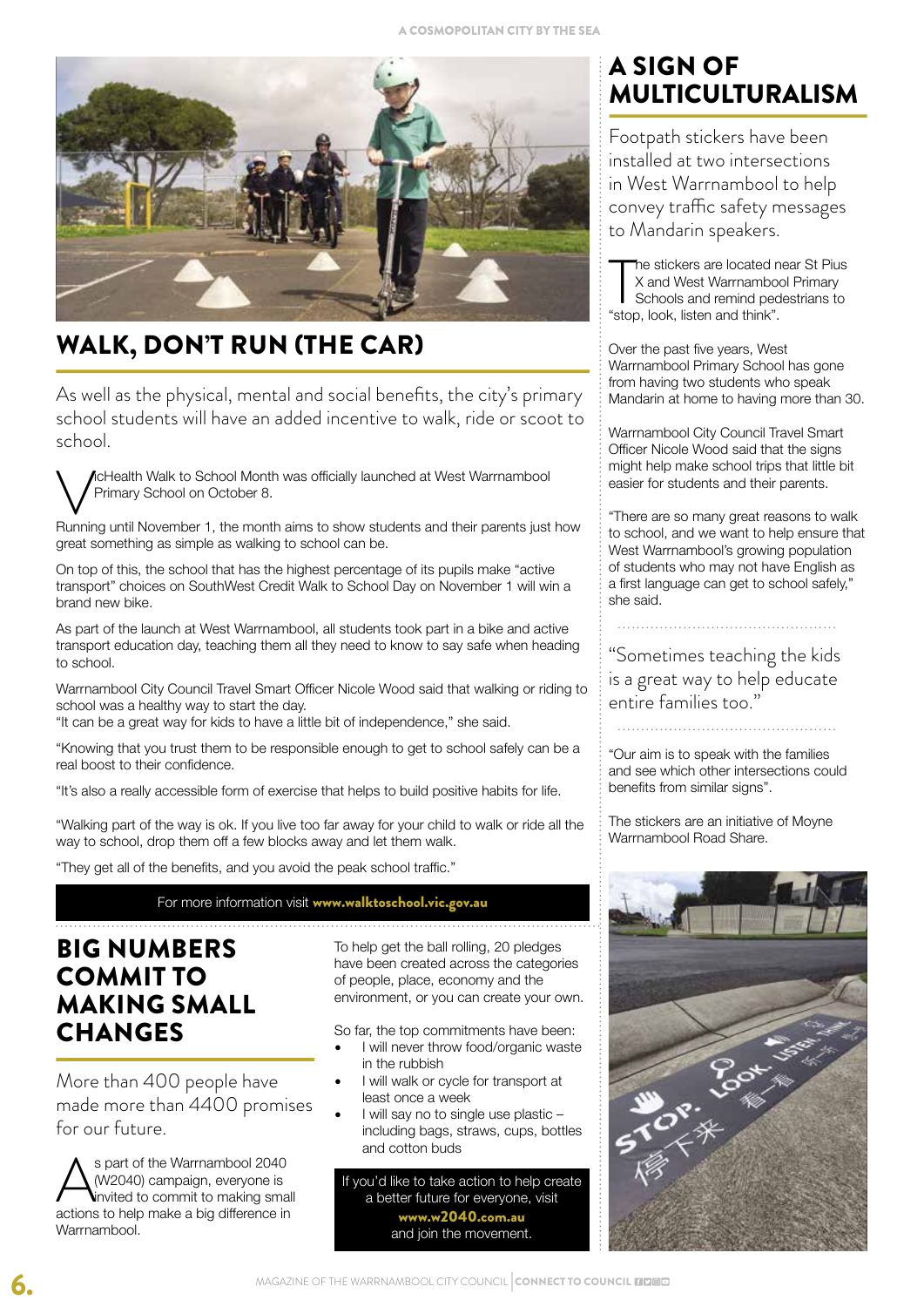## AUSTRALIAN CARAVAN MUSTER SETS UP AT SURFSIDE

More than 150 caravans will set up camp at Surfside Holiday Parks for the annual Australian Caravan Club (ACC) National Muster from October 14-20.

T he event will bring more than 300 people from around Australia to Warrnambool for the weeklong event.

Australian Caravan Club Chairman Craig Humphrey said that he expected vans to come from far and wide to attend the muster.

"The National Muster is the showcase event of our club. It is the event that attracts the greatest number of club members," he said.

"Our research indicates that each of the attendees will spend up to \$100 per day whilst visiting the region and previous National Musters have injected over \$250,000 to the local economy."

The muster will be co-hosted by Timboon couple Terry and Pam Hawkins, with Mr Hawkins thanking Council for its support.



"Put simply, without the support of Council, the muster wouldn't be here," he said. Mr Hawkins said that there were plenty of activities planned to keep attendees entertained, with the Flagstaff Hill Sound and Light Show, Meet the Maremma Tours and trips to Tower Hill, Port Fairy and Timboon all garnering plenty of interest.

"The location is absolutely brilliant. There is so much on offer," he said.

"We tried to plan activities that were different and that members couldn't do anywhere else.

"At previous musters some people have commented that there hasn't been enough to do to fill in the time. In Warrnambool, there are too many things to do, even with a week."

Warrnambool Mayor Tony Herbert said

that camping and caravanning had a long history in Warrnambool.

"For a city the size of Warrnambool to have caravan parks run almost the length of our foreshore speaks to the value this city places on offering classic Australian beachside holidays," he said.

"With the beach on one side and Lake Pertobe on the other, I think Surfside is one of the best places in Australia to set up camp, and it's the perfect location for a national caravan muster.

"The ACC has worked closely with the Warrnambool City Council Events and Promotions team over the past year to plan a wonderful week-long program to showcase all the region has to offer."

For more information visit www.australiancaravanclub.com.au.



## TIME TO TREAD A NEW PATH

The new footpath along Worm Bay Road is ready to go.

T he path provides easy access for cyclists and pedestrians to the promenade from Viaduct Road, while also drawing attention to the often-underutilised Worm Bay carpark.

On top of this, linking Viaduct Road with the Promenade has created a new walking circuit with views of Lady Bay and Middle Island.

The project also involved a pedestrian crossing and footpath through the centre of the Worm Bay car park as well as some vegetation removal, speed humps and fencing/ curbing work near the skate park.

## ACTIVE WARRNAMBOOL

A new plan to help make Warrnambool a healthier, happier and fitter city has been adopted by Council.

**T** he Active Warrnambool Strategy will guide Council's planning and provision of sport, active recreation and physical activity between now and 2030.

The strategy aims to deliver the following outcomes for sport, recreation and physical activity in Warrnambool:

- Increased participation opportunities for everyone
- Sustainable clubs and organisations
- Increased participation by females, and other under-

represented groups, in all aspects of sport, recreation and physical activity

- Maximised and best use of facilities, places and spaces
- Improved connectivity between facilities, places and spaces
- Renewed and redeveloped existing facilities, places and spaces to maximise physical activity opportunities
- Increased evidence base for decision making, investment and to maximise efficiencies (through the review and development of plans, policies and management practices/ systems)
- Adequate resources secured to effectively managing resources including staff, funds and assets

#### To view the strategy visit

www.warrnambool.vic.gov.au/active-warrnambool-strategy